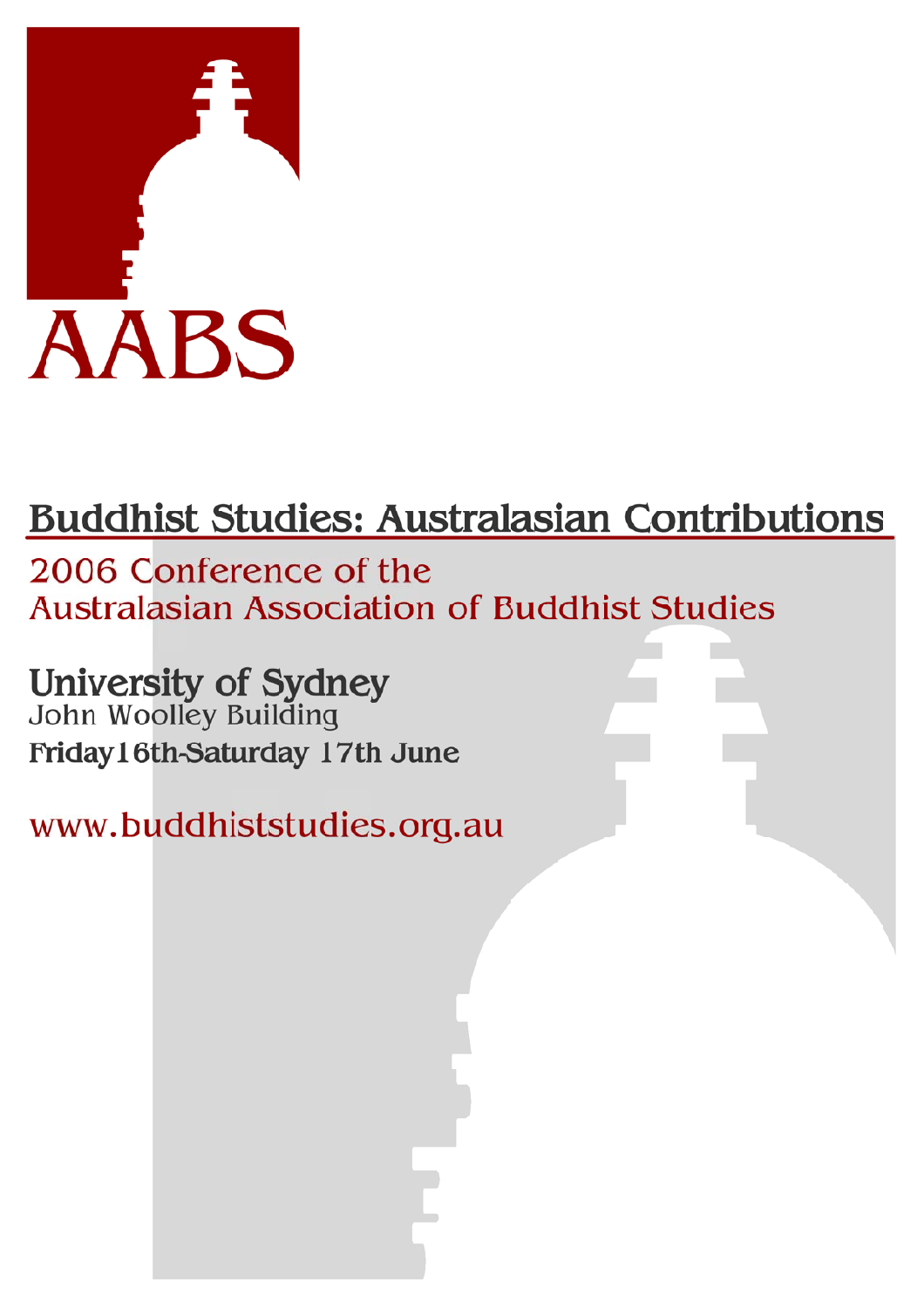<span id="page-1-0"></span>

# **Contents**

| Contents                                            | 1              |
|-----------------------------------------------------|----------------|
| <b>Buddhist Studies: Australasian Contributions</b> | $\overline{2}$ |
| <b>AABS</b> Executive and Conference Assistants     | 3              |
| Registration and Conference Information             | $\overline{4}$ |
| <b>Notes for Presenters</b>                         | 6              |
| University Map                                      | 7              |
| Conference Schedule                                 | 8              |
| Keynote Speakers                                    | 9              |
| Presenters                                          | 10             |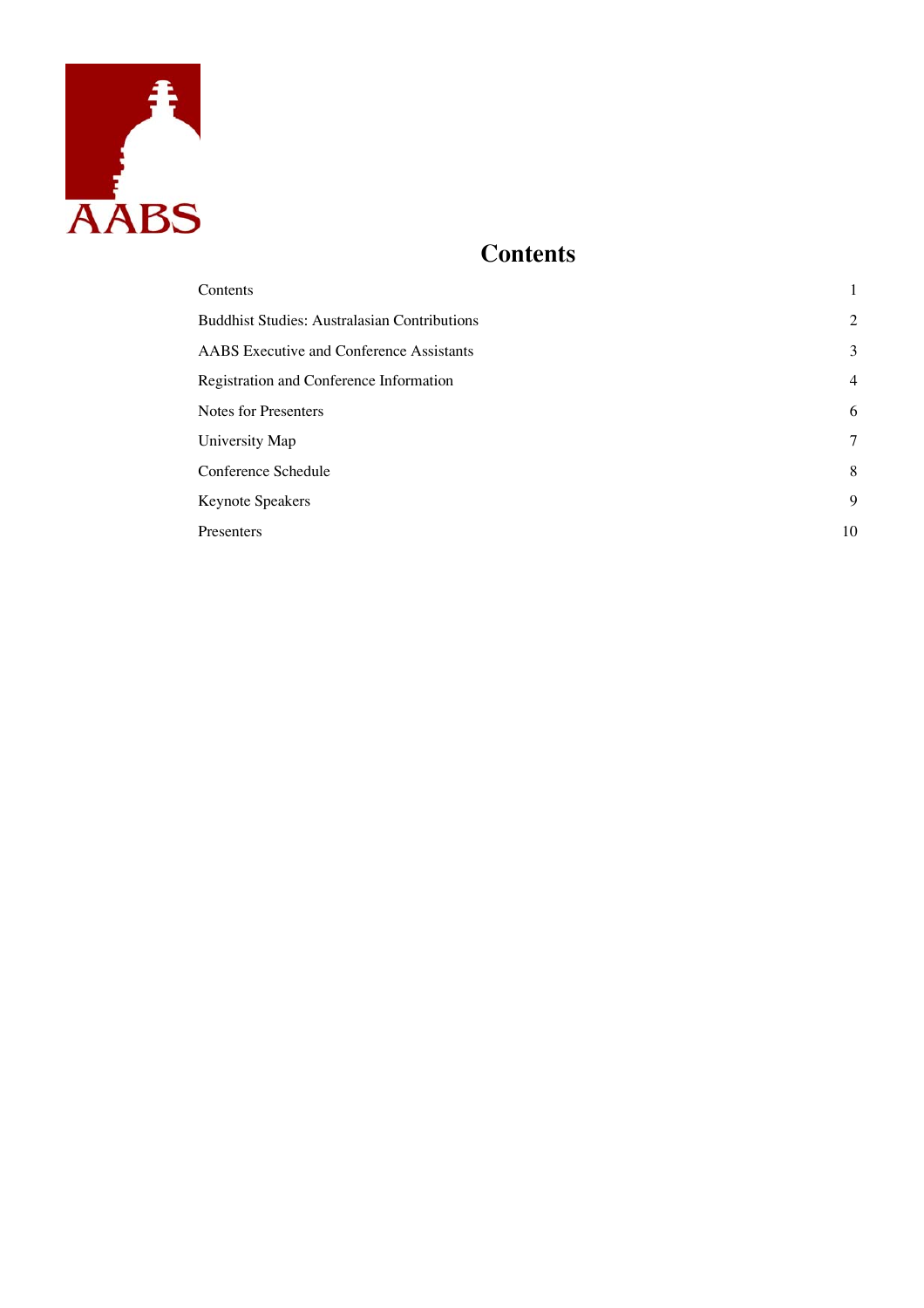<span id="page-2-0"></span>

# **Buddhist Studies: Australasian Contributions**

There is a general awareness that in recent years there has been a rapid, almost exponential, increase in Buddhist Studies throughout the scholarly world. What is perhaps not so well known is how much work is being done in Buddhist Studies in universities in the Australasian region. Some of us became aware of this when a seminar series on Buddhist topics was initiated about eighteen months ago at the University of Western Sydney. We were amazed at how many academics attended and how many were doing research in some aspect of Buddhism.

It was noteworthy that none of the academics coming to the seminars were affiliated with a department of Buddhist Studies, but were working in a wide range of disciplines and in comparative isolation, sometimes unaware that there were others, even in their own universities, who shared an interest in the study of Buddhism.

By organizing this conference, the Executive Committee of the AABS seeks to provide a forum where scholars in Buddhist studies from the Australasian region will have an opportunity to familiarize themselves with researches of their colleagues.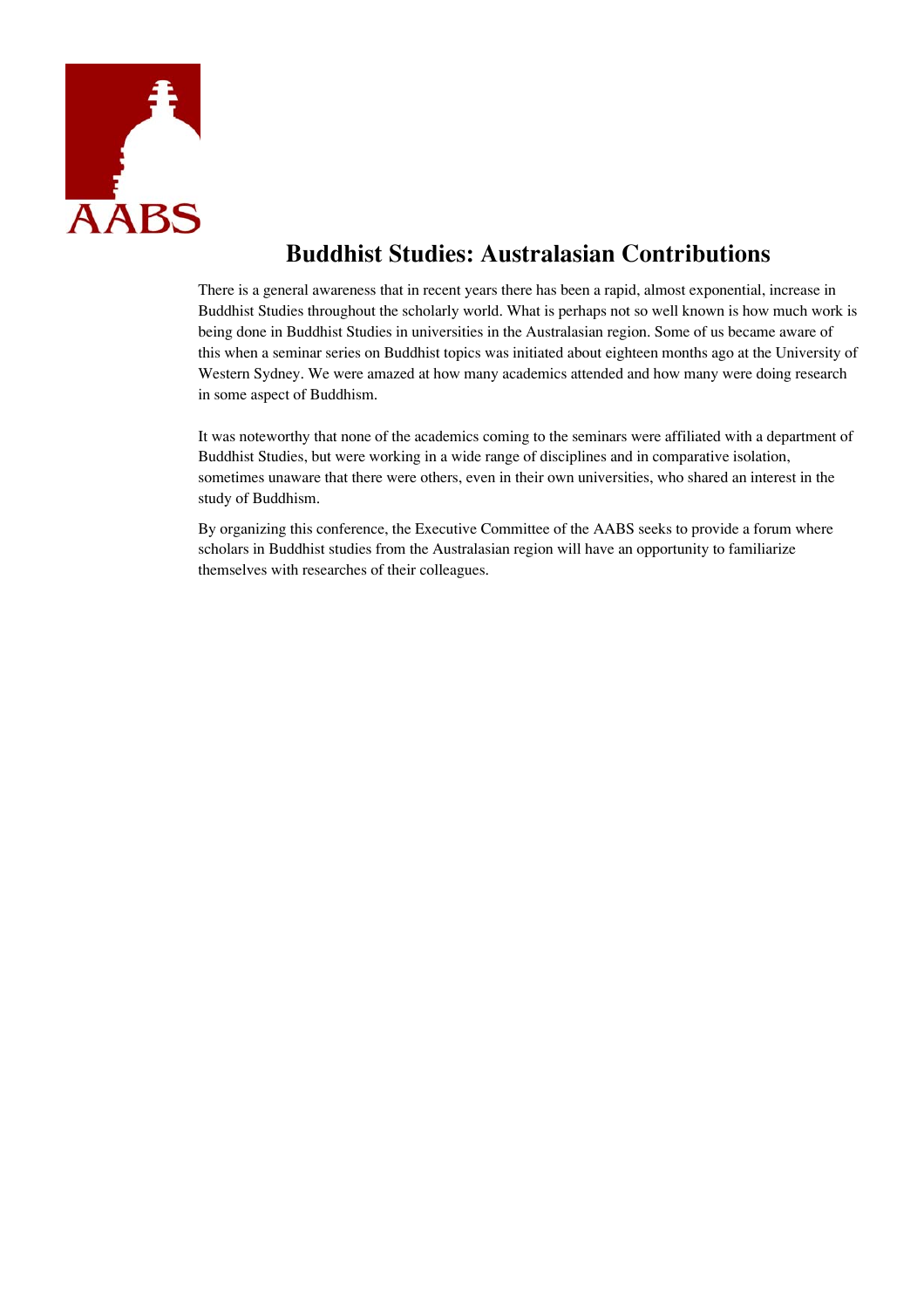<span id="page-3-0"></span>

# **AABS Executive and Conference Assistants**

# **AABS Executive**

**President**  Adjunct Professor Adrian Snodgrass - University of Western Sydney

**Vice President**  Dr Mark Allon - University of Sydney

 **Secretary**  Drasko Mitrikeski - University of Sydney

**Treasurer**  Dr Edward Crangle - University of Sydney

**Executive Committee Members**  Dr Judith Snodgrass - University of Western Sydney

Dr Peter Oldmeadow - University of Sydney

Dr Primoz Pecenko - University of Queensland

**Liaison Officer**  Dr Pankaj Mohan - University of Sydney

 **Student Representative**  Andrew McGarrity - University of Sydney

**Technology Officer**  Ian McCrabb - University of Sydney

# **Conference Organizing Committee**

Drasko Mitrikeski Ian McCrabb Dr Peter Oldmeadow Dr Mark Allon

# **Conference Assistants**

Vina Shah Glenys Eddy Andrew McGarrity Andrew Carfrae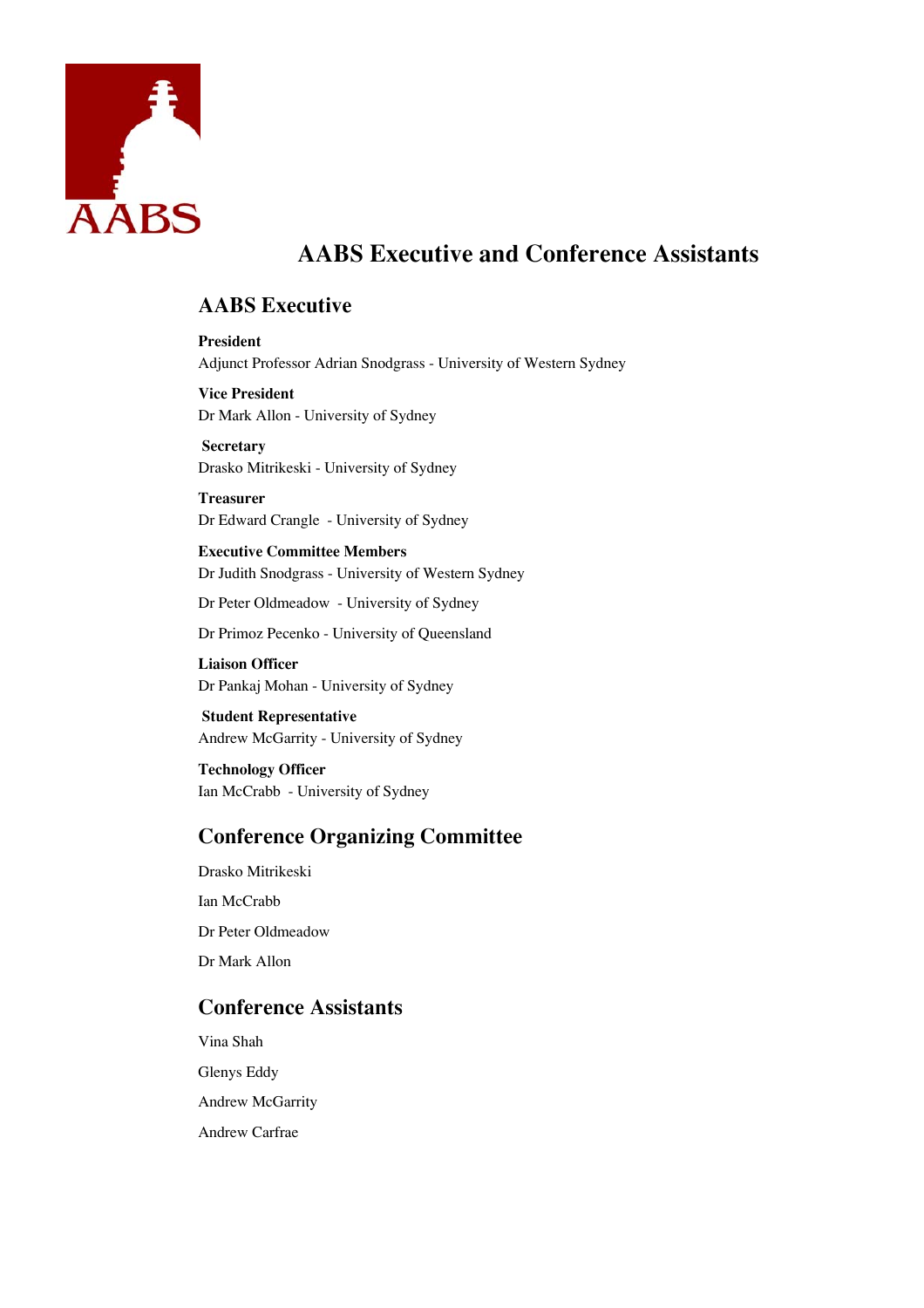<span id="page-4-0"></span>

# **Registration and Conference Information**

#### **Conference Venue**

The University of Sydney was established in 1850 and is the oldest university in Australia. The John Woolley Building is situated on the main (Camperdown) campus which is only two to three kilometres away from the Sydney Opera House and Sydney's CBD. This main campus is situated in the fork formed by City Road and Parramatta Road.

The Conference events will take place in John Woolley Building (building code A20) at the main campus of the University of Sydney. Please see the map of the Sydney University main campus included in this book.

#### **Registration desk**

The Registration Desk is situated in the Common Room of the Woolley Building. This desk will be open from 8.00 am on both Saturday and Sunday (all day).

Smoking is not permitted in any buildings or rooms of the University of Sydney.

#### **Refreshment and Meals**

Morning, afternoon tea and lunch are provided for all registrants. All meals offer vegetarian and nonvegetarian options.

#### **Conference Dinner**

The Conference Dinner will be held on Friday 16th from 7.30 pm at local restaurant in Glebe Pt Rd. Details to be announced.

#### **Receipts**

Receipts will be sent to registrants after the conference.

#### **Transport**

Regular city buses: buses from Sydney University to Sydney's centre can be taken from Parramatta Road.

Taxis: Taxis can be hired on the street. Taxis can also be booked by 'phone, or there are taxi stands such as those near Central Station. Some of the major taxi companies are:

Taxi Combined Services Tel. + 61 2 8332 8888 LEGION CABS Tel. 131 451 PREMIER CABS Tel. 13 10 17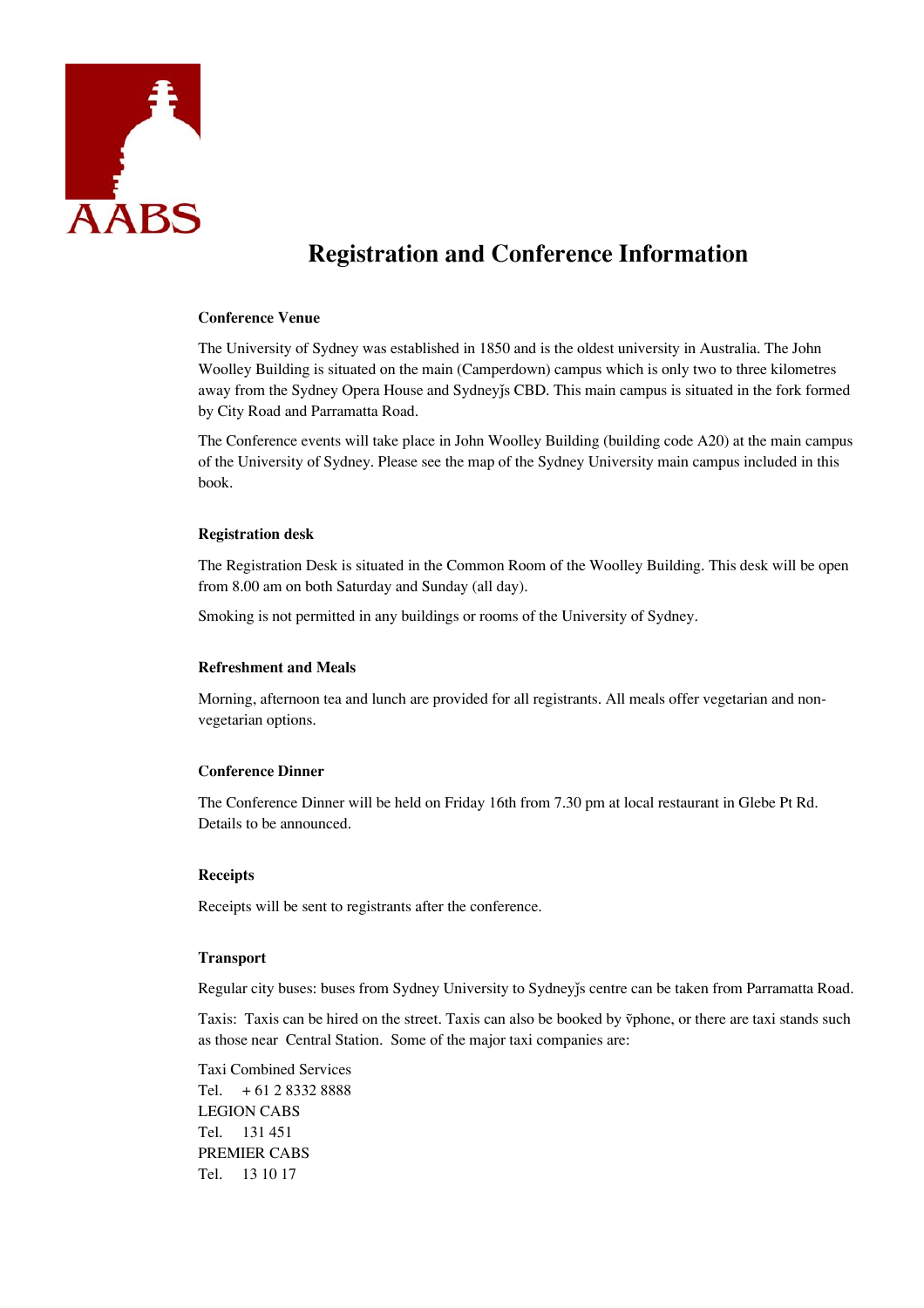

Train: Redfern Station is the closest station to University of Sydney. It is, however, unsafe to walk to this station alone in the evening. Central Station is a safer option.

#### **Automatic Teller Machines**

The University campus has number of banks, as well as 24-hour ATMs (Automatic Teller Machines). Nearby ATMs are located in the Holme Building and Wentworth Building.

#### **Public telephones**

Nearby public phones on the campus are situated in the Holme Building, Wenworth Building and Fisher Library.

#### **Food and shops**

Sydney University is walking distance from Glebe Point Road (Glebe) and King Street (Newtown) where there are restaurants, cafes, and shops and cinemas. Restaurants offer a variety of cuisines. Some restaurants are BYO: Bring Your Own. Tipping is not obligatory in Australia, although it is appreciated. The shopping centre on Broadway (Bay Street) is also a very short walk from the University.

#### **Emergencies**

To call the emergency services (police, fire, ambulance), dial 000 from any telephone in Australia.

Emergency and security on campus: Security Service at University of Sydney is available 24 hours, 7 days a week. Contact number is x13333. The internal telephone from which the Security Service can be reached is located in the John Woolley Building on the level three (entrance level), on the left side from the entrance door.

#### **First Aid**

Ask at reception desk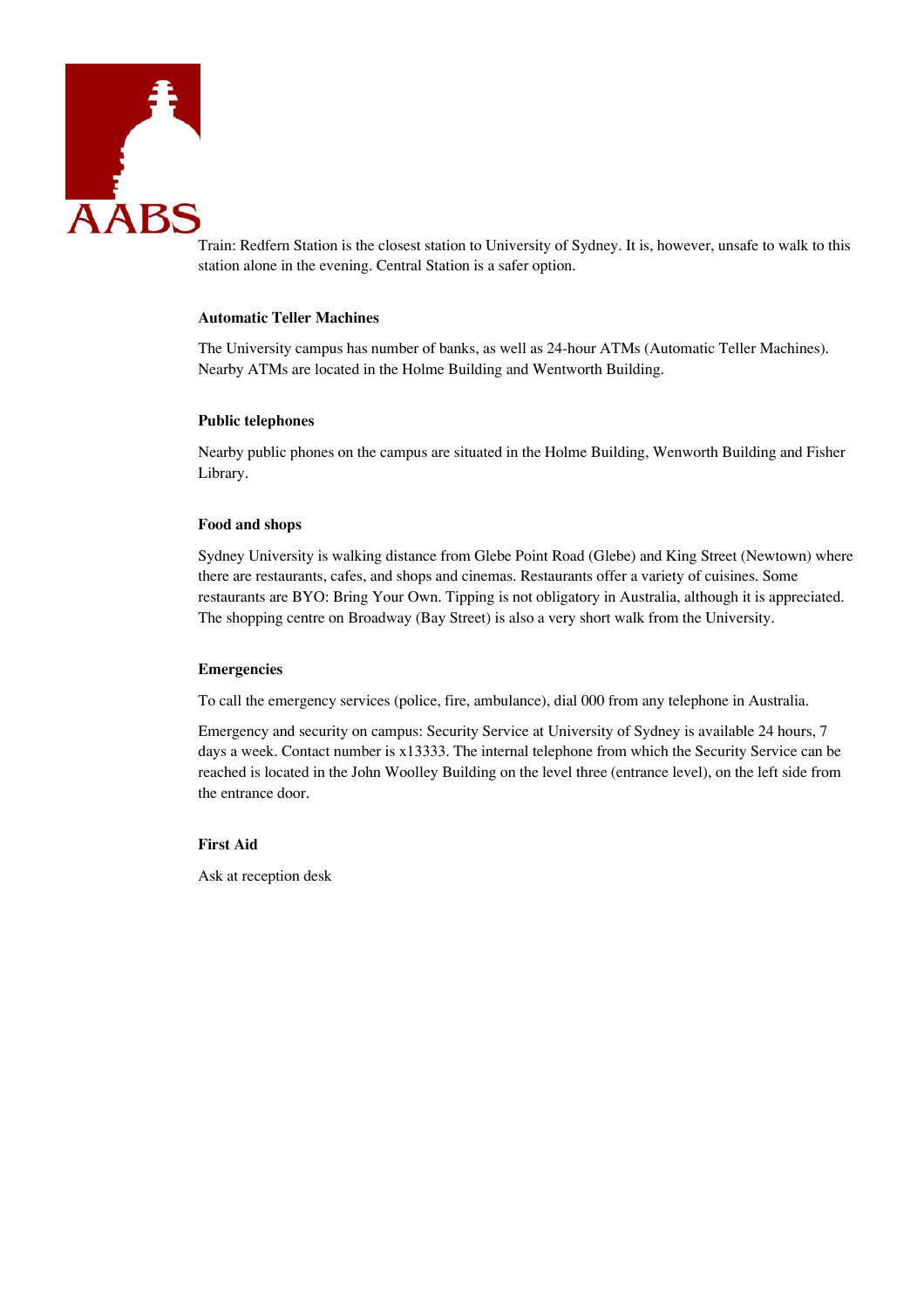<span id="page-6-0"></span>

# **Notes for Presenters**

## **Instructions for Presenters**

Speakers should ensure that their equipment needs are met before the start of the session in which their paper appears. Time taken to set up and troubleshoot technical problems during your session cannot be allowed into erode your presentation time. Each presenter has 20 minutes per paper. Chairpersons might allow 25 minutes at their discretion. There will be thus 5-10 minutes allocated for questions. Attendees who wish to move about during sessions may do so during question time but please be considerate of paper givers and recognise that conversations immediately outside a conference room door may disturb those inside.

Keynote Addresses will run 45 minutes; there will be 15 minutes allocated after each Key Address for questions.

#### **Equipment provided**

The room has a DataShow facility for presenters to connect laptop PC's. Please liaise with conference staff **BEFORE** your presentation to connect and test. Please ask staff for any help regarding equipment.

#### **Advice for Session Chairpersons**

Please keep strictly to the time limits of each session. Each conference session should be structured as following:

0-20 minutes in: first paper.

20-30 minutes in: first paper questions (during which time people may change sessions)

30-50 minutes in: second paper.

50-60 minutes in: questions for second paper.

60-80 minutes in: third paper.

80-90 minutes in: questions for third paper.

When the speaker has approached the 20 minute mark a warning bell should be rung. At 25 minutes two bells should be rung. At the 28 minute mark, if the speaker has not stopped, it is the responsibility of the chair to stop the speaker allowing a few minutes to allow the next speaker to prepare.

Regrettably at previous conferences this timetable has been disrupted by paper givers stopping to adjust the technology needed for their presentations. It is the responsibility of the paper giver to ensure that their PowerPoint presentations are operational before they start their session. Under no circumstances should sessions be disrupted because of problems with technology.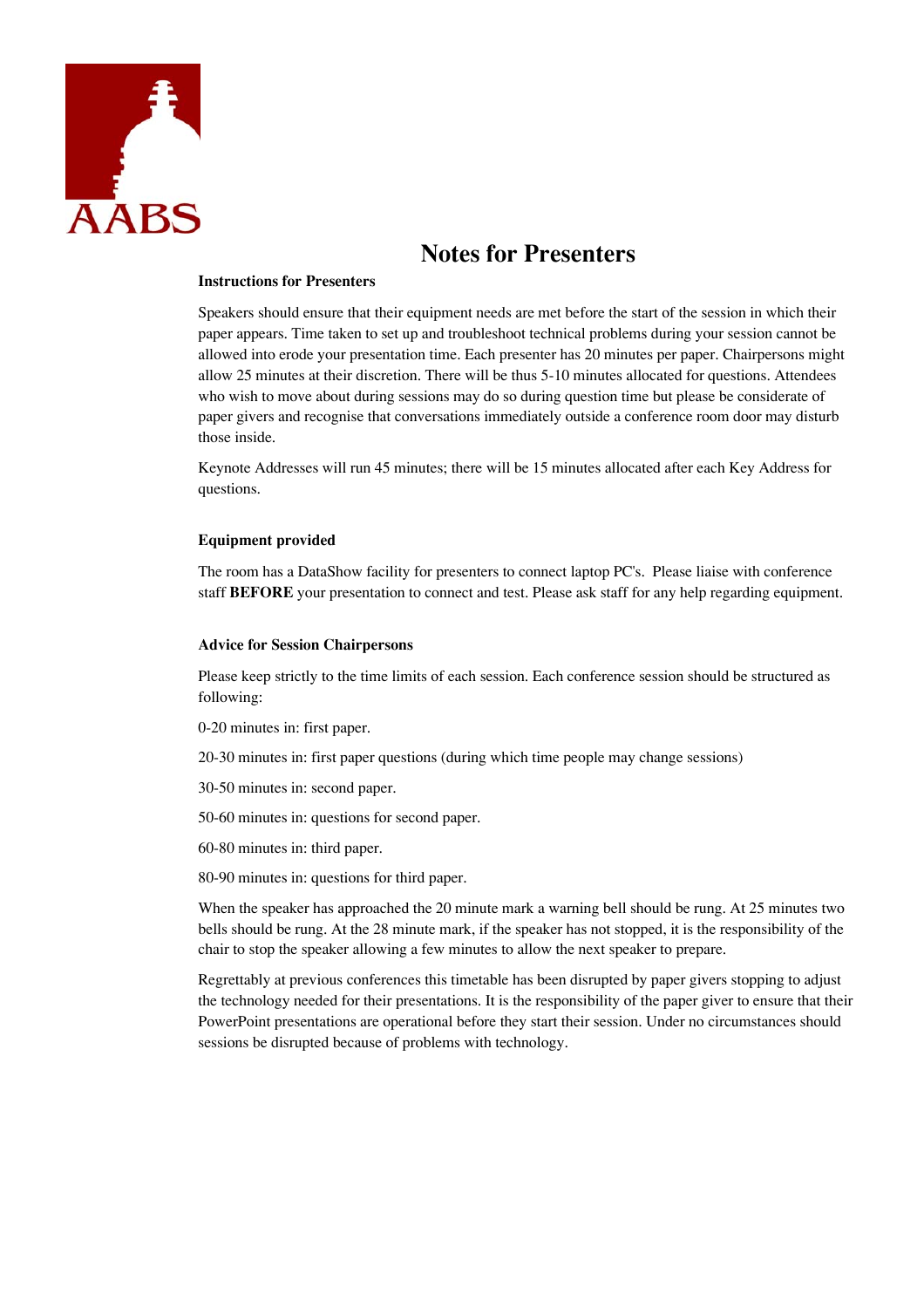<span id="page-7-0"></span>

# **University Map**

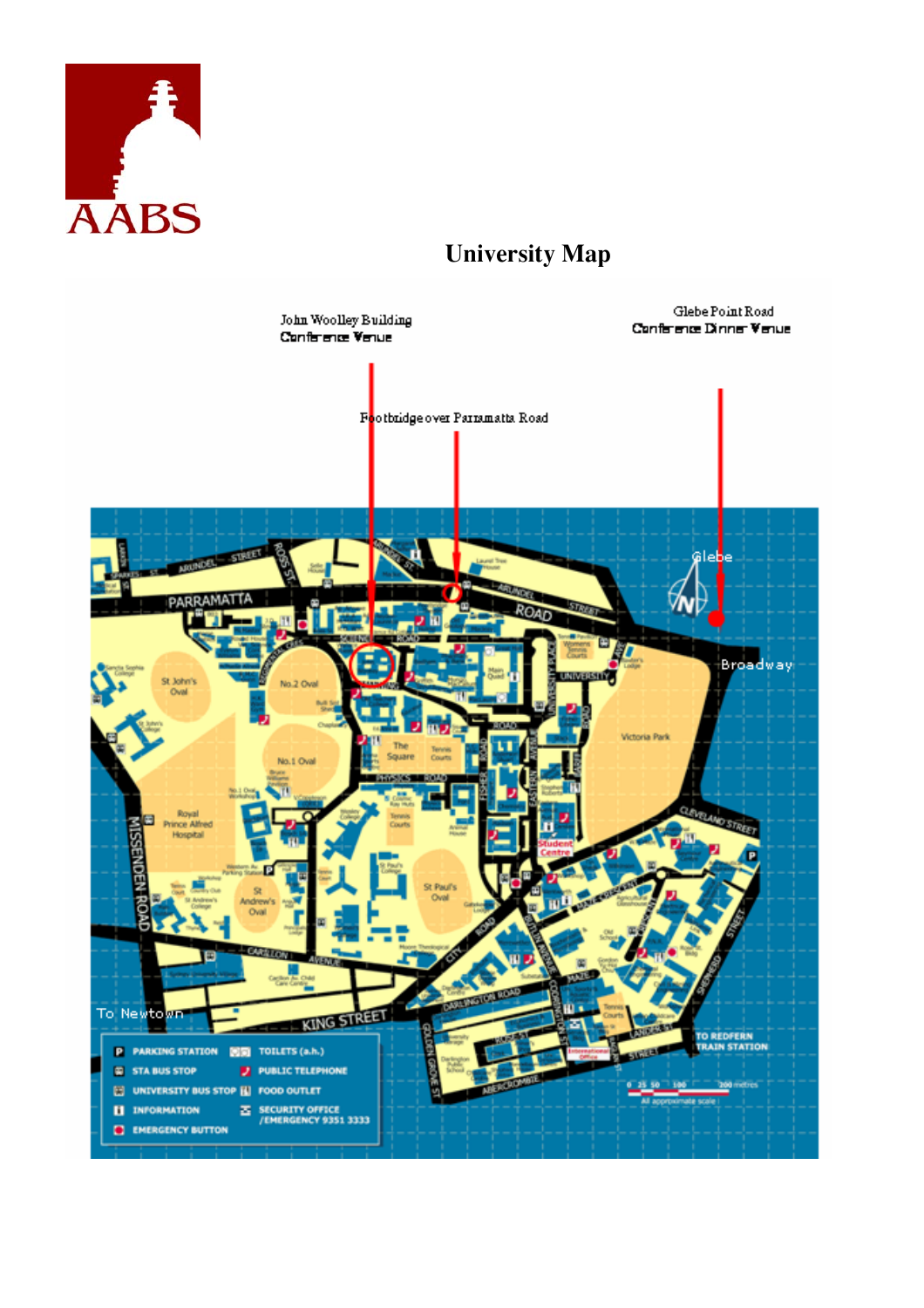<span id="page-8-0"></span>

**Friday** 

# **Conference Schedule**

| 8.00-9.00       | Registration                                       | Coffee/tea will be available in the common room.                                                                                                                                                                                                                                                             |
|-----------------|----------------------------------------------------|--------------------------------------------------------------------------------------------------------------------------------------------------------------------------------------------------------------------------------------------------------------------------------------------------------------|
| 9.00-9.45       | Opening                                            | Conference Chair - Dr Peter Oldmeadow<br>Deans Address - Professor Stephen Garton<br>AABS Presidents Welcome - Professor Adrian Snodgrass<br>Acceptance of Donation - Ms Mohini Gunasekera - Buddhist Education Foundation<br>Acceptance of Donation - Ven Sudhammo - 60 <sup>th</sup> Dhammachai Foundation |
| $10.00 - 11.00$ | Keynote                                            | Dr Judith Snodgrass                                                                                                                                                                                                                                                                                          |
| $11.00 - 11.30$ | Morning Tea                                        | Coffee/tea and light refreshments will be available in the common room.                                                                                                                                                                                                                                      |
| $11.30 - 1.00$  | Panel 1 - Doctrine and<br>Methodology              | Chair - Dr Mark Allon<br>Dr John Jorgenson<br>Professor Adrian Snodgrass<br>Andrew McGarrity                                                                                                                                                                                                                 |
| $1.00 - 2.00$   | Lunch                                              | Vegetarian and non-vegetarian lunch will be available in the common room.                                                                                                                                                                                                                                    |
| $2.00 - 3.30$   | Panel 2 - Studies in<br><b>Buddhist Meditation</b> | Chair - Dr Peter Friedlander<br>Dr Sonam Thakchoe<br>Antonio Fereira Jardim<br>Dr Brendon Stewart                                                                                                                                                                                                            |
| $3.30 - 4.00$   | Afternoon Tea                                      | Coffee/tea and light refreshments will be available in the common room.                                                                                                                                                                                                                                      |
| $4.00 - 5.30$   | Panel 3 - Historical Studies                       | Chair - Professor Adrian Snodgrass<br>Dr Mark Allon<br>Dr Pankaj Mohan<br>Dr Peter Oldmeadow and Lee Chilton                                                                                                                                                                                                 |
| $6.00 - 7.00$   | Art Gallery of NSW                                 | Zen Mind, Zen Brush: Japanese ink paintings from the Gitter Yelen collection                                                                                                                                                                                                                                 |
| $7.30 -$        | Conference Dinner                                  | Dinner at local restaurant in Glebe Pt Rd. Details to be announced.                                                                                                                                                                                                                                          |
| <b>Saturday</b> |                                                    |                                                                                                                                                                                                                                                                                                              |
| $9.30 - 10.30$  | Keynote                                            | Dr John Powers                                                                                                                                                                                                                                                                                               |
| $10.30 - 11.00$ | Morning Tea                                        | Coffee/tea and light refreshments will be available in the common room.                                                                                                                                                                                                                                      |
| $11.00 - 12.30$ | Panel 4 - Doctrine and<br>Methodology              | Chair - Dr Judith Snodgrass<br>Dr Douglas Osto<br>Dr Peter Friedlander<br>Drasko Mitrikeski                                                                                                                                                                                                                  |
| $12.30 - 1.30$  | Lunch                                              | Vegetarian and non-vegetarian lunch will be available in the common room.                                                                                                                                                                                                                                    |
| $1.30 - 3.30$   | Panel 5 - Contemporary<br>Expressions in Buddhism  | Chair - Andrew McGarrity<br>Dr Chris Hartney<br>Elizabeth Guthrie<br>Sally Mcara<br>Glenys Eddy                                                                                                                                                                                                              |
|                 | Conclusion                                         | With that the conference ends but members will stay for the GM and elections                                                                                                                                                                                                                                 |
| $3.30 - 4.00$   | Afternoon Tea                                      | Coffee/tea and light refreshments will be available in the common room.                                                                                                                                                                                                                                      |
| $4.30 - 5.00$   | AABS AGM                                           | Reports, business and elections of Executive Committee                                                                                                                                                                                                                                                       |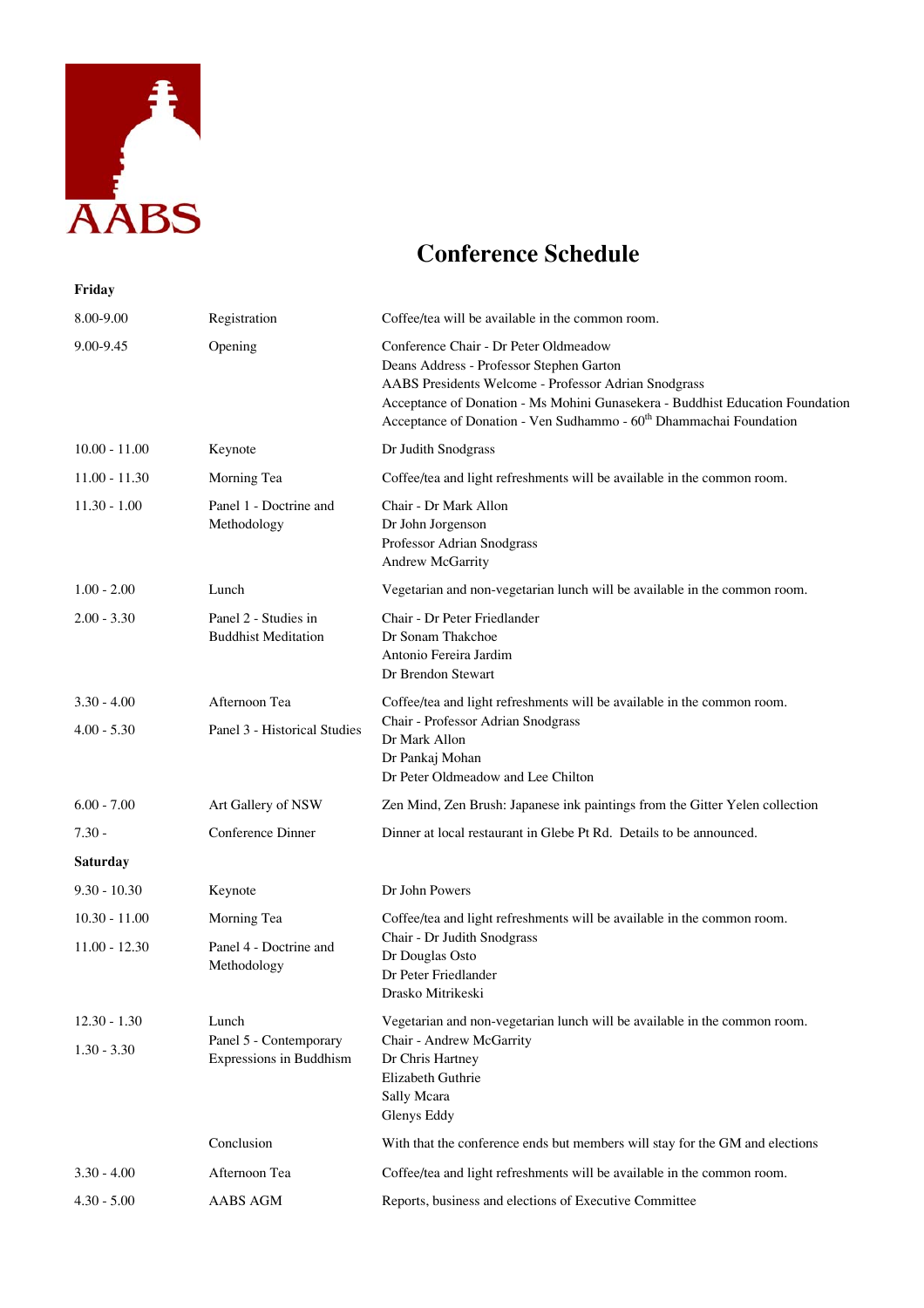<span id="page-9-0"></span>

# **Keynote Speakers**

# **Dr Judith Snodgrass**

#### **"Discourse, Authority, Demand: The Politics of Early English publications on Buddhism."**

Though his work has now, as Charles Hallisey puts it, sunk into well deserved obscurity, the first two books on Buddhism by Wesleyan missionary to Ceylon, the Rev. R. Spence Hardy, (*Eastern Monachism, 1850*, and *Manual of Buddhism, 1853*) were immensely influential in the early formation of Western knowledge of Pali Buddhism, and therefore of how 'real' Buddhism, Modern Buddhism, is still generally understood. Since they predated academically authorized texts by almost 3 decades, the crucial decades of emerging public interest, they stood as the one readily accessible source of knowledge, read for example, by American Transcendentalists Emerson, Thoreau and Alcott, providing the basis for Edwin Arnold's *Light of Asia*, for Barthlemy St Hilaire's *The Buddha and His Religion*, and extensively quoted in T W Rhys Davids *Buddhism*.

The paper revisits Hardy's work, describing the political imperatives that shaped its interpretation of Buddhism, its widespread circulation and acceptance in the mid nineteenth century, and its later obscurity. The paper is an examination of the processes of discursive control in the formation of knowledge.

#### **Biography**

Judith Snodgrass is senior lecturer in Japanese cultural history at the University of Western Sydney, and member of the UWS, Centre for Cultural Research. Author of *Presenting Japanese Buddhism to the West: Orientalism, Occidentalism, and the Columbian Exposition* (University of North Carolina, 2003). Her research focus is on Buddhism in the West, Buddhism and Asian modernity, Buddhist nationalism and Western knowledge of Asia. She is editor of the journal, *Japanese Studies*.

# **Dr John Powers**

# **"What's Wrong with the Sutra Path? A Cultural Approach to Tsong Khapa's Great Exposition of Secret mantra"**

In the opening sections to the Great Exposition of Secret Mantra (sNgags rim chen mo), Tsong Khapa vigorously criticizes proponents of the "Sutra Path," charging them with a lack of compassion and asserting that they are also deficient in intelligence. But during his time, there were no proponents of the Sutra Path in Tibet, so why was Tsong Khapa so concerned with refuting them? I argue that an expansive look at Tibetan history and literature, along with biographical and philosophical works, can shed light on his intended opponents, and why he declined to name them.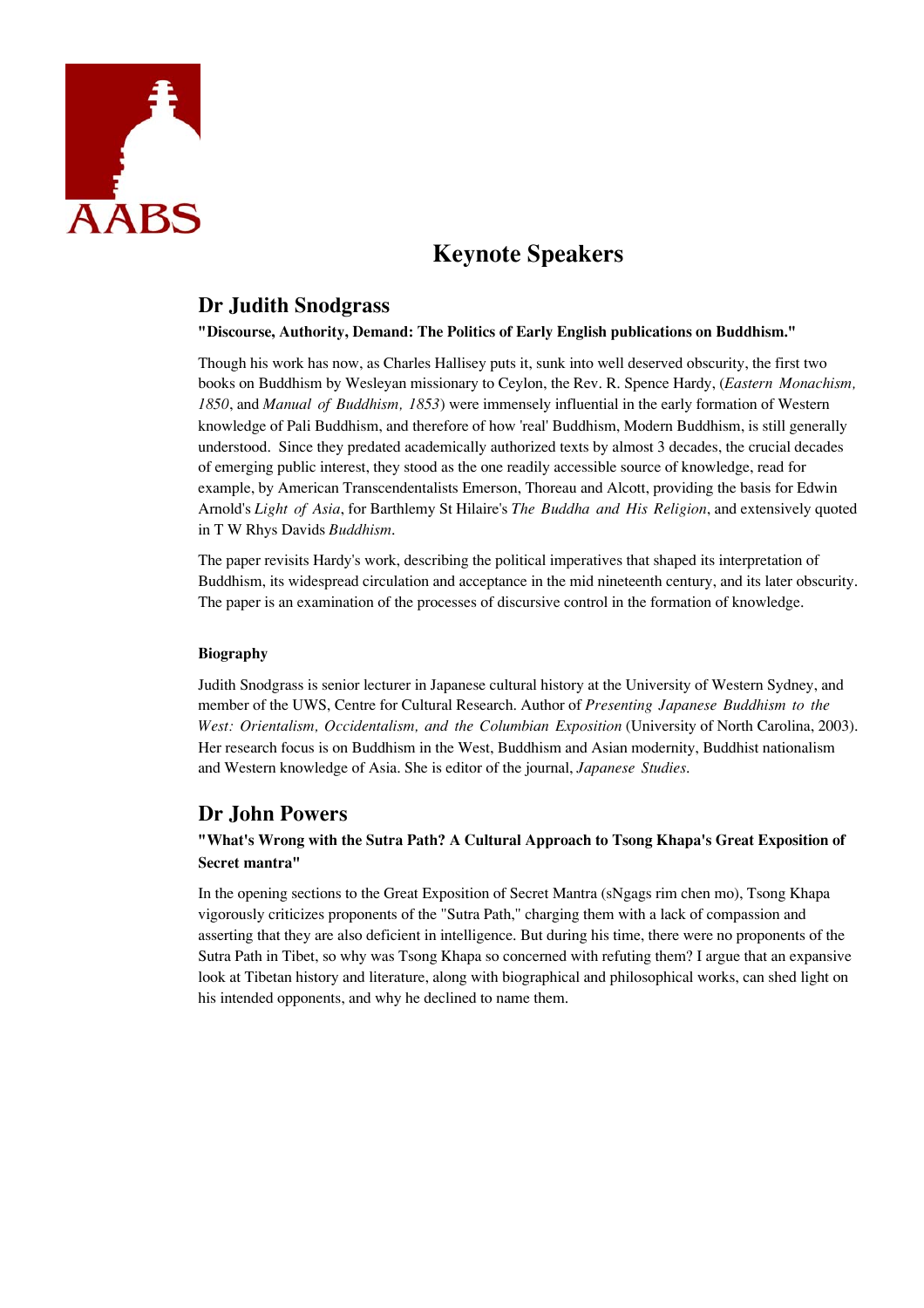<span id="page-10-0"></span>

# **Presenters**

# **Dr Mark Allon**

## **"East meets West: Buddhists and Greeks in the North-west of the Indian subcontinent."**

Buddhist communities in the North-west of the Indian sub-continent lived under Greek rule for at least 150 years. Our understanding of the history and character of Buddhism in this region and assessments of Greek influence on it have until recently been based primarily on evidence provided by art objects, coins, inscriptions, and archaeological excavations. What has been virtually absent from this field are examples of the Buddhist literature of this region, which, given the long and prosperous history of Buddhism in the North-west, must have been vast. In the past decade several major collections of Buddhist manuscripts from Afghanistan have appeared in the West. Dating from approximately the 1st to the 8th centuries A.D., these manuscripts span a significant proportion of the history of Buddhism in the North-West. The earliest of these post-date the last of the Indo-Greek kingdoms by several decades, but were certainly copied from manuscripts that were in circulation during the Indo-Greek period. In this paper Greek influence on Buddhism in the North-west will be discussed in the light of the new manuscript finds.

#### **Bibliography**

Dr Mark Allon is an ARC Australian Research Fellow at the University of Sydney working on several collections of newly discovered Buddhist manuscripts from Afghanistan (ancient Gandhara). Having completed a Diploma of Arts at the City Art Institute (now College of Fine Arts), Sydney, he then took Buddhist Studies degrees at the Australian National University and University of Cambridge. He has held research and teaching positions at the University of London, Kyoto University, and University of Washington, Seattle. His specialized interest is in early Buddhist literature.

# **Glenys Eddy**

## **"A Strand of Contemporary Tantra: Its Discourse and Practice in the FPMT"**

In his book Tantra: Sex, Secrecy, Politics, and Power in the Study of Religion (University of California Press, 2003), Urban agrees with Padoux's view of Tantrism, that far from being a singular coherent entity within the history of religion, as a category it is largely the product of nineteenth century scholarship. Urban also sees it as "the ambiguous result of the representation and counter representation between India and the West". He maintains that Tantra as a religious phenomenon cannot be understood in terms of one unifying element, but must be viewed instead as a shifting category, and understood in terms of its embodied forms: specific forms of discourse, ritual acts, and its expression by historical actors, and in its specific lived, social, and historical contexts.

Drawing on fieldwork conducted at a local centre affiliated with the worldwide Gelugpa Tibetan Foundation for the Preservation of the Mahayana Tradition, the FPMT, this paper explores the approach to and practice of Tantra in a contemporary western Tantric Buddhist context. In particular, this paper highlights the seriousness with which Tantra is treated in this religious setting, challenging current notions of its western appropriation as spiritual hedonism, by outlining its relationship to the following aspects of religious activity: to sutra study and practice, ethical training and the Mahayana motivation, the role of taking refuge, and to the purpose of initiation.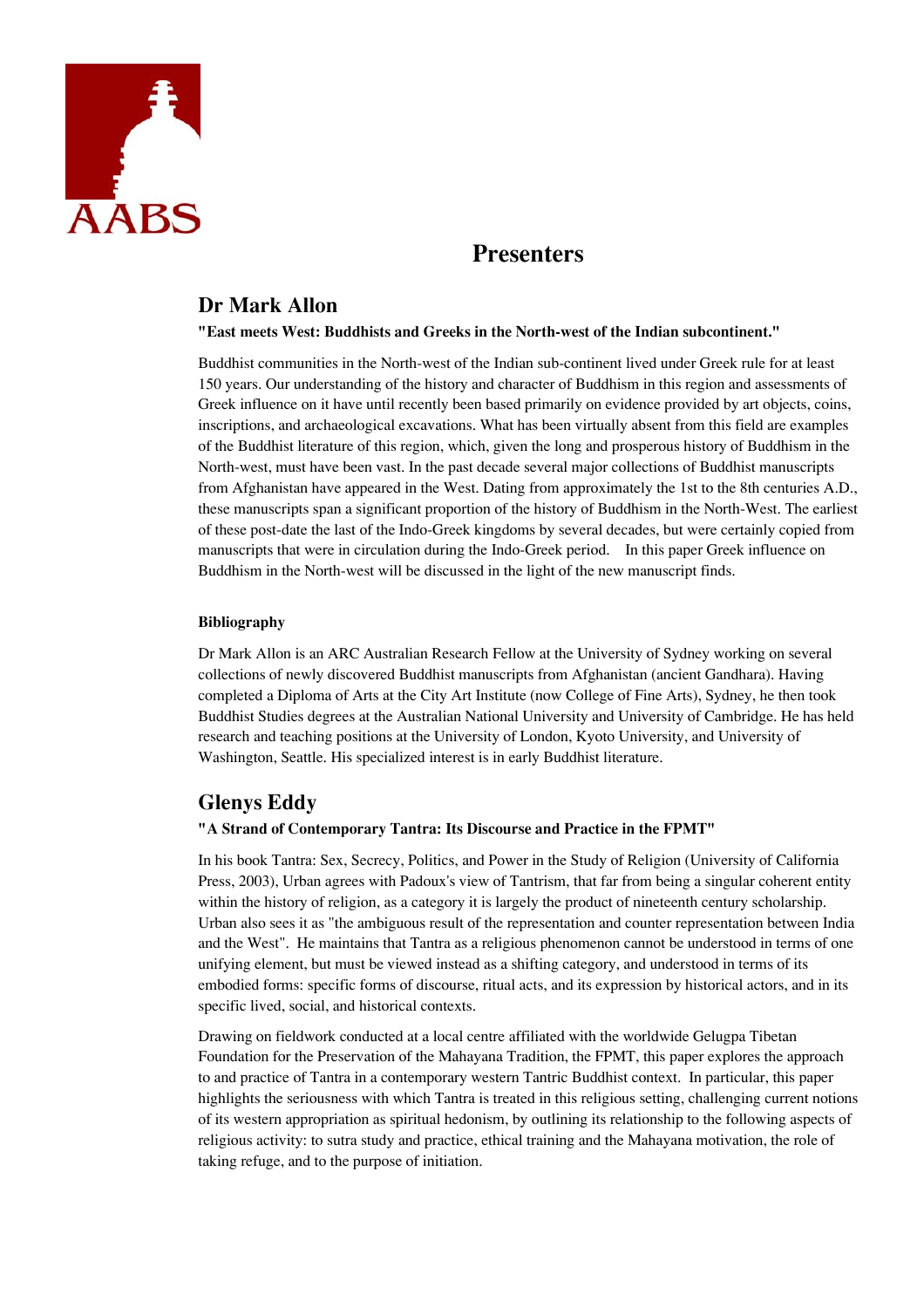

# **Antonio Ferreira-Jardim**

**"Some notes towards a history of Early Buddhist & Jaina meditation:** *vitakka, viynra/-i* **and terms**  referring to mental one-pointedness (*egatta, egaggamana* etc)"

As part of a larger investigation into the description and development of the "Four Meditations" (catur dhyāna) pericope in early Buddhist literature, it is methodologically appropriate to examine the preserved canonical corpus of other broadly contemporaneous traditions preserving descriptions indicative of meditative praxis.

A philological examination of the terms vitarka and vicāra is a desideratum towards a clearer understanding of the function and purpose of the first two meditations as described in early Buddhist texts. This is particularly relevant as the attainment of a state of mental oneness/one-pointedness (Pā. cetaso ekodibhāva & cognates) coincides with the absence of vitarka and vicāra in the second meditation.

In an earlier paper presented at the 2005 IABS meeting, I noted the remarkable similarity between the description of the first two meditations in the early Buddhist literature and the description of the first two "Pure Meditations" (sukkajjhāõa) as contained in the canonical collection of the Śvetāmbara Jains. Furthermore, I suggested that at least in part, the descriptions of the first two meditations may have been indebted to or share a common ancestor with the description of a meditative path that now appears to be solely preserved in the Jaina canon.

This paper will expand on this discovery by further examining the occurrences of the words vitakka, viyāra/-i as well as terms and phrases describing mental one-pointedness (egatta, egaggamana etc) in the relevant texts of the early Jaina canonical collection. It is proposed that via a more thorough examination of the usage of these key terms in the Jaina canon, further light will be shed on their understanding and usage in the early Buddhist context. Finally, this paper will attempt to show the indispensability of Jaina sources for the textual study of Early Buddhist doctrine and praxis.

# **Dr Peter Friedlander**

#### **"Buddhist Worlds: the development of Buddhist understandings of the world"**

This paper looks at the development of Buddhist conceptions of the world. I propose that there have been four broad phases in the expansion of the Buddhist understandings of the relationship between the known world and the universe. The earliest phase is found in Pali Canon texts and depicts North India as the known world situated within a universe conceived of in terms of in early Indian cosmological speculations. The next phase coincides with the expansion of Buddhist known world to include South East Asia and the North West of India. In this there is both an expansion of the known world and the new cosmological theories about the universe are incorporated from the cultures in which Buddhism was developing. The third phase I argue can be seen from the accounts by Chinese Pilgrims and how they construct their notions of the world as a known 'Asian Buddhist world' within East Asian theories of the universe. The interaction between these existing Buddhist conceptions of the world and the  $19<sup>th</sup>$  and  $20<sup>th</sup>$ century discovery of Buddhism by Western countries has led I argue to a fourth, distinctive, phase in Buddhist understandings of the world. Buddhist understandings of the world have now incorporated modern cosmological theories and there is no longer a distinction between Buddhist understandings of the known world and the universe. I argue that this development of understandings of the world is important as the earlier models provide a paradigm which influences how contemporary Buddhists see their tradition as a global tradition.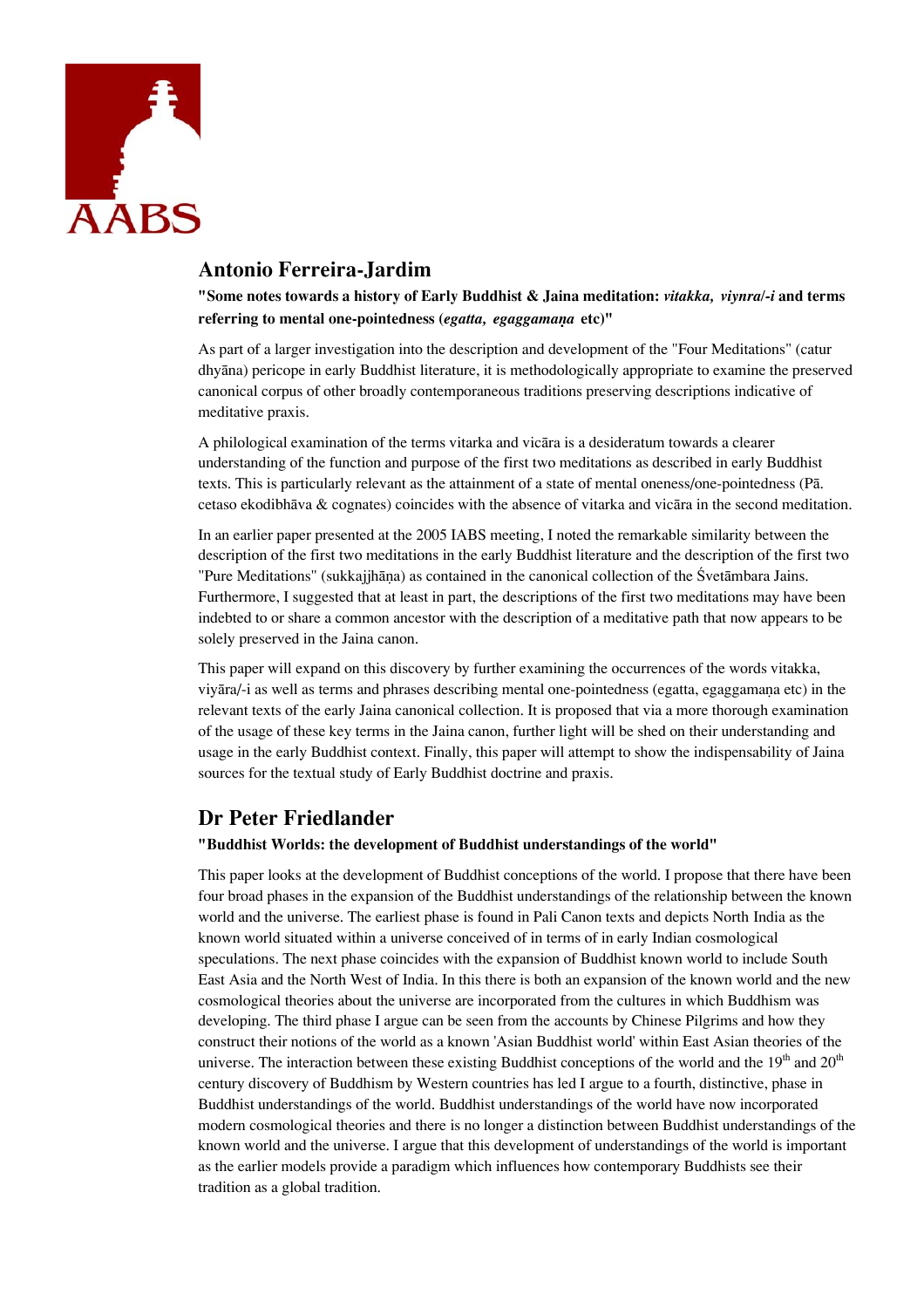

#### **Biography**

After living in India from 1977 to 1983 studying Hindi language and Indian culture and religion I then studied Hindi language and literature and South Asian religious traditions at The School of Oriental and African Studies in London from 1983 to 1991. Since 1996 I have been working at La Trobe University where I teach Hindi language and Buddhist studies. I am involved with Buddhism as both a practice, having sat retreats in the UK, India and Australia, and as an academic engaged in the study of Buddhist traditions. In particular I am interested in the relationship between pre-modern Buddhist traditions and understandings of the world and Buddhism in the contemporary world.

# **Elizabeth Guthrie**

#### **"Rebuilding Cambodian Buddhism anew: modernity at a cost or Khmer Renaissance?"**

A 2004 article in *Cambodge Soir* documented the demolition of a historic Buddhist temple, or *vihara,* in Tani Village in Kampot province, and bemoaned the loss of an important set of murals painted during the 1940s (at a time when Cambodia was occupied by the Japanese). Although historic buildings like Wat Tani are protected by law, such laws are often not enforced. When the abbot of Wat Tani applied for permission to the Ministry of Religion and Cults to demolish and the old *vihara* and replace it with a new building, his application was rejected because of the building's heritage status. However, the temple's congregation was determined to replace the building, which had suffered damage during the Civil War and the Khmer Rouge regime, and was no longer usable for religious ceremonies. They raised US \$200 dollars to bribe government authorities to look the other way when they pulled down the old *vihara* over one weekend. Today a new *vihara* is under construction on the site. The abbot estimates that this new building will cost at least \$130,000 dollars to build; to date he has only raised \$10,000 but he expects that overseas Khmer - people who migrated overseas after the Khmer Rouge period, and who return to Cambodia to visit their relatives and make merit - would make up the shortfall.

Wat Tani is just one of many historic Buddhist temple in Cambodia that has been demolished and rebuilt since 1989, when the PRK (People's Republic of Kampuchea) government began to lift restrictions on religious practice. This "Khmer Buddhist Renaissance" has continued under the current Royal Government of Cambodia. In this paper, I will try to put Cambodia's desire to *kosang thmei*, "rebuild anew," into historical and religious context. I will illustrate the paper with mural paintings from three Buddhist temples in Siem Reap and Phnom Penh.

#### **Bibliography**

In addition to lecturing and tutoring on Buddhism, Southeast Asian Religions and New Religious Movements at Otago, Elizabeth Guthrie has taught English as a Second Language in New Zealand and Thailand, worked for NGOs in Cambodia, and done research in Cambodia, Thailand, Laos, Burma, Arakan and Southwestern China. She holds an MA (Hons) from Otago and a PhD from Canterbury. Publications include a book on New Religious Movements in Cambodia, and articles on the relationship between Buddhism and politics, and the religious iconography of Mainland Southeast Asia. She is currently working on a project documenting contemporary mural paintings in Buddhist temples in Cambodia, and trying to learn Chinese.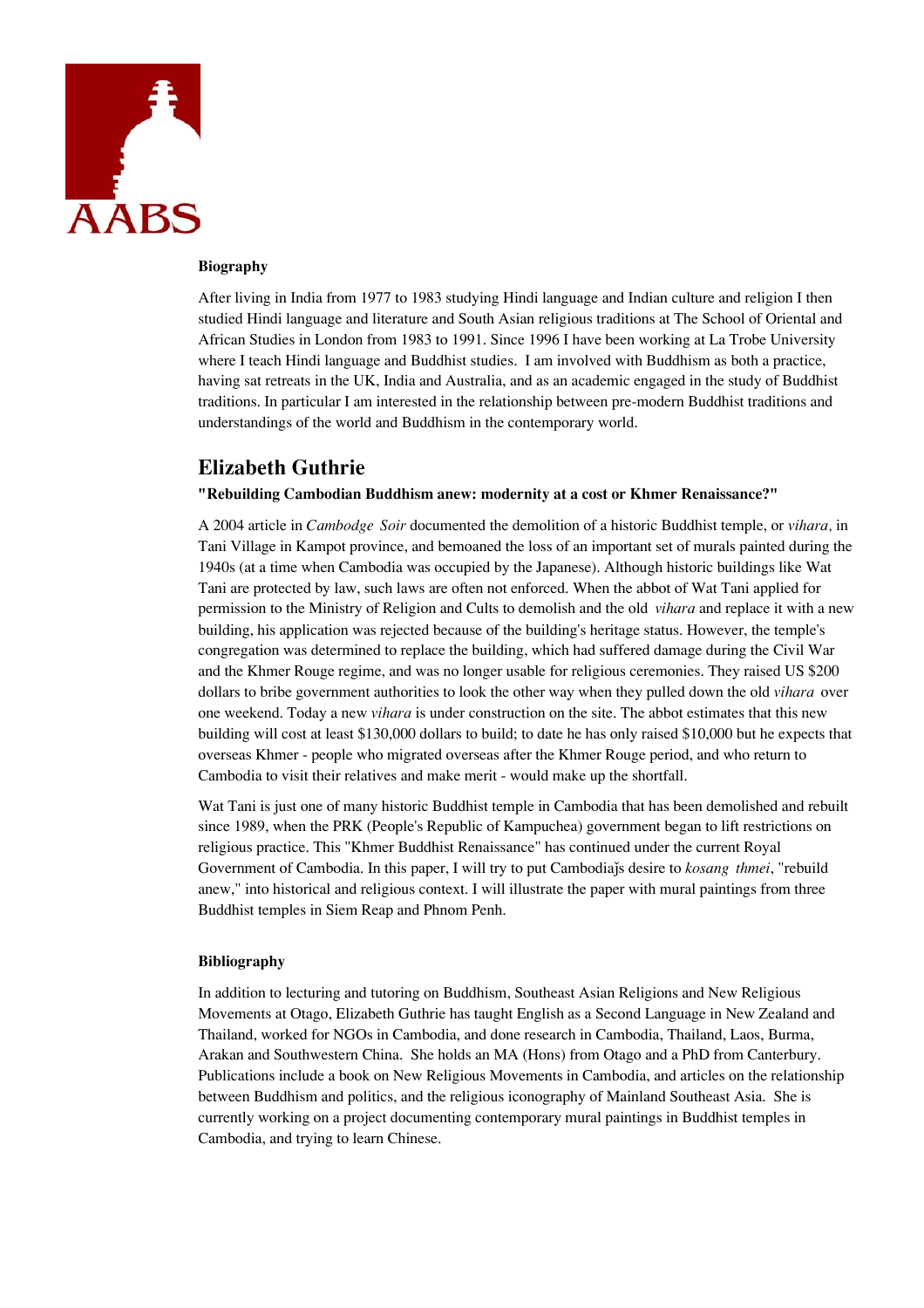

# **Dr Chris Hartney**

**"Non-Standard Buddhisms in Modern Vietnam: Reaffirming Traditions or Creating New Religions?"** 

Many Vietnamese explain the catastrophic history of their nation in the twentieth century as the repaying of an overbearing karmic debt. This buddhistic macrohistory is also used to explain the rise of a number of religious movements in the first half of the century that seem to walk a very fine line between being independent religious groups and re-invigorations of orthodox Buddhist ideas at a time when "orthodox" Buddhism in Vietnam floundered. In this paper I will provide an examination of how the Hoa Hao and the Cao Dai movements appropriate Buddhist traditions as part of a modernizing agenda, and note how, in the development of their groups, they come to seem increasingly Buddhist despite claiming to be independent and "modern." Finally, I shall examine what this mediation between the traditional and the modern contributes to the development of the history of Buddhism in Vietnam and, to an extent, the wider implications of comprehending Buddhism's contribution to East Asia thinking and practice in during the twentieth century.

# **Dr John Jorgenson**

#### **"Indian and Confucian text-critical methodologies in Chinese Buddhism"**

India and China separately developed methods for text-criticism, including collation and judgements on the correct version in order to create reliable texts, and etymological glossing as part of commentaries. India developed an method of exegesis on the Vedas, which probably was adapted by the Sthaviravaadins to create a methodology (netti) in their handbook, the "Petakopadesa". This book is mentioned in Kumaarajiiva's "Ta Chih-tu lun". In China, the Confucians created Han-hsueh or the study of the Confucian Classics through means such as bibliography, palaeography, phonology, etymological glossing (hsun-ku) and collation scholarship (chiao-k'an), all of which overlapped with philology (hsiao-hsueh).

It is likely that these two sets of methodologies, merged or at least provided an avenue for mutual acceptance in the first commentaries on Buddhist translations into Chinese during the early fourth century, and in translations or with translators originating from Liang-chou, men such as Chu Fo-nien. Liang-chou, in the far northwest of China, preserved the orthodox Han-hsueh which was undergoing transformations elsewhere, and was a point of contact with Central Asian Buddhism.

This paper will trace some of these historical developments, and conclude by demonstrating how important it became in some aspects of Ch'an and Zen, especially as Zengaku (the systematic, scholarly study of Zen).

## **Bibliography**

John Jorgensen, Senior Lecturer in Japanese Studies, Griffith University. MA and PhD (1990) from ANU on aspects of Ch'an Buddhism. Have written on Ch'an Buddhism, Korean Buddhism and recently on Japanese Zen.

Recent publications: entries in *Encyclopedia of Monasticism*, ed. William M. Johnston, Fitzroy Dearborn: Chicago, 2000; *Encyclopedia of Buddhism*, ed. Robert E. Buswell, Jr, Macmillan Reference, 2004; "Representing Wonch'uk" in Benjamin Penny, ed, *Religion and Biography in China and Tibet*, Curzon Press: Richmond, 2002, pp. 74-131; "Korea as a Source for the Regeneration of Chinese Buddhism," in Robert E. Buswell, Jr, ed., *Currents and Countercurrents: Korean Influences on the*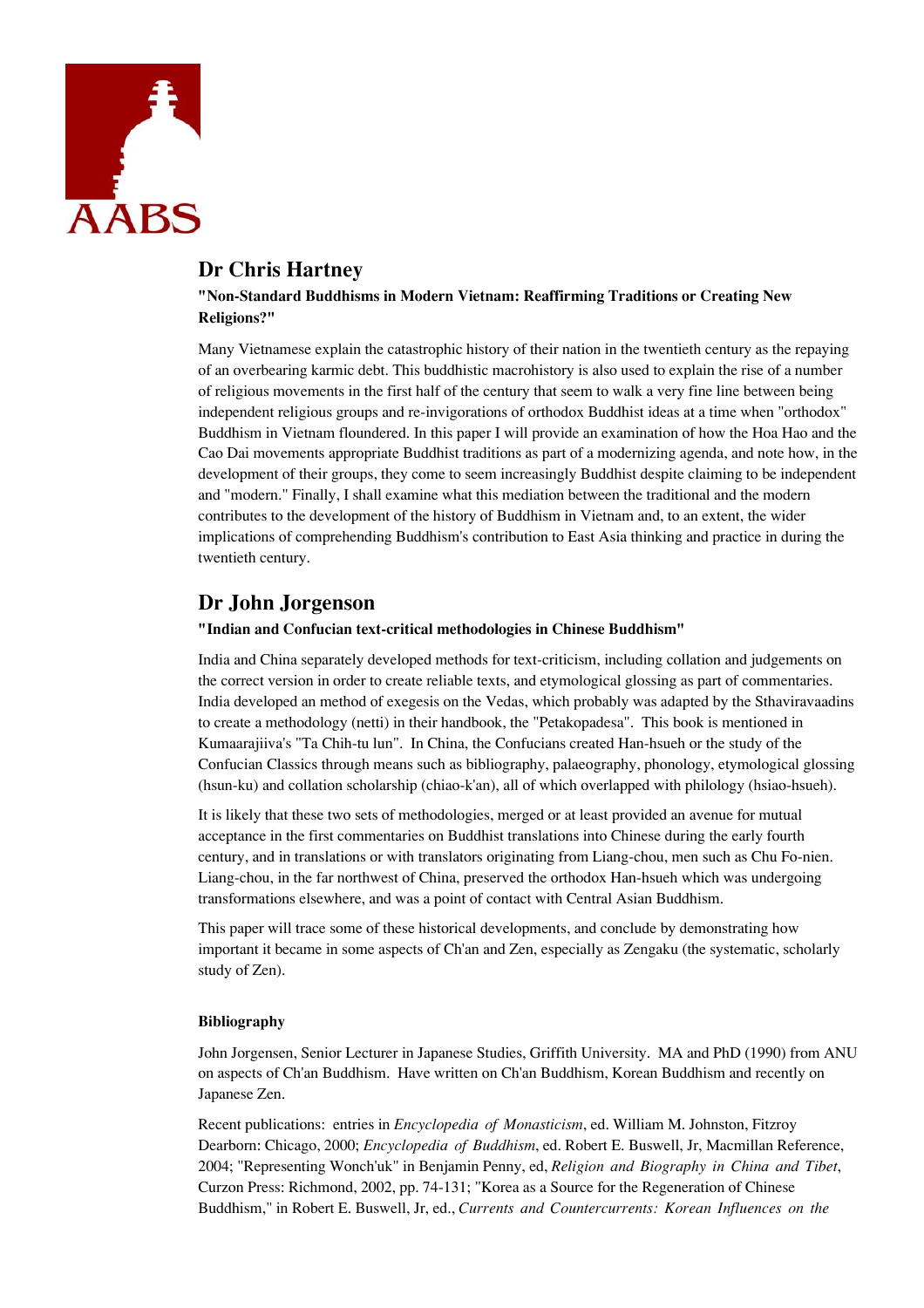

*East Asian Buddhist Traditions* , University of Hawaii Press: Honolulu, 2005, pp. 73-152; *Inventing Hui-neng: Hagiography and Biography in Early Ch'an*, vol. 68 Sinica Leidensia, Brill: Leiden, Boston, 2005; *The Essential Passages Directly Pointing at the Essence of the Mind by Reverend Baegun (1299-1375)* , translated by John Jorgensen and Eun-su Cho, Jogye Order Publishing: Seoul, 2005. Currently working on ARC Grant, " Mujaku Dochu and the Linguistic Turn in Tokugawa Zen Buddhist Scholarship."

> Other interests: Korean and Japanese new religious movements, heart transplant and brain death in Japan, Tokugawa Japan and Indian Studies, and the social history of early Ch'an.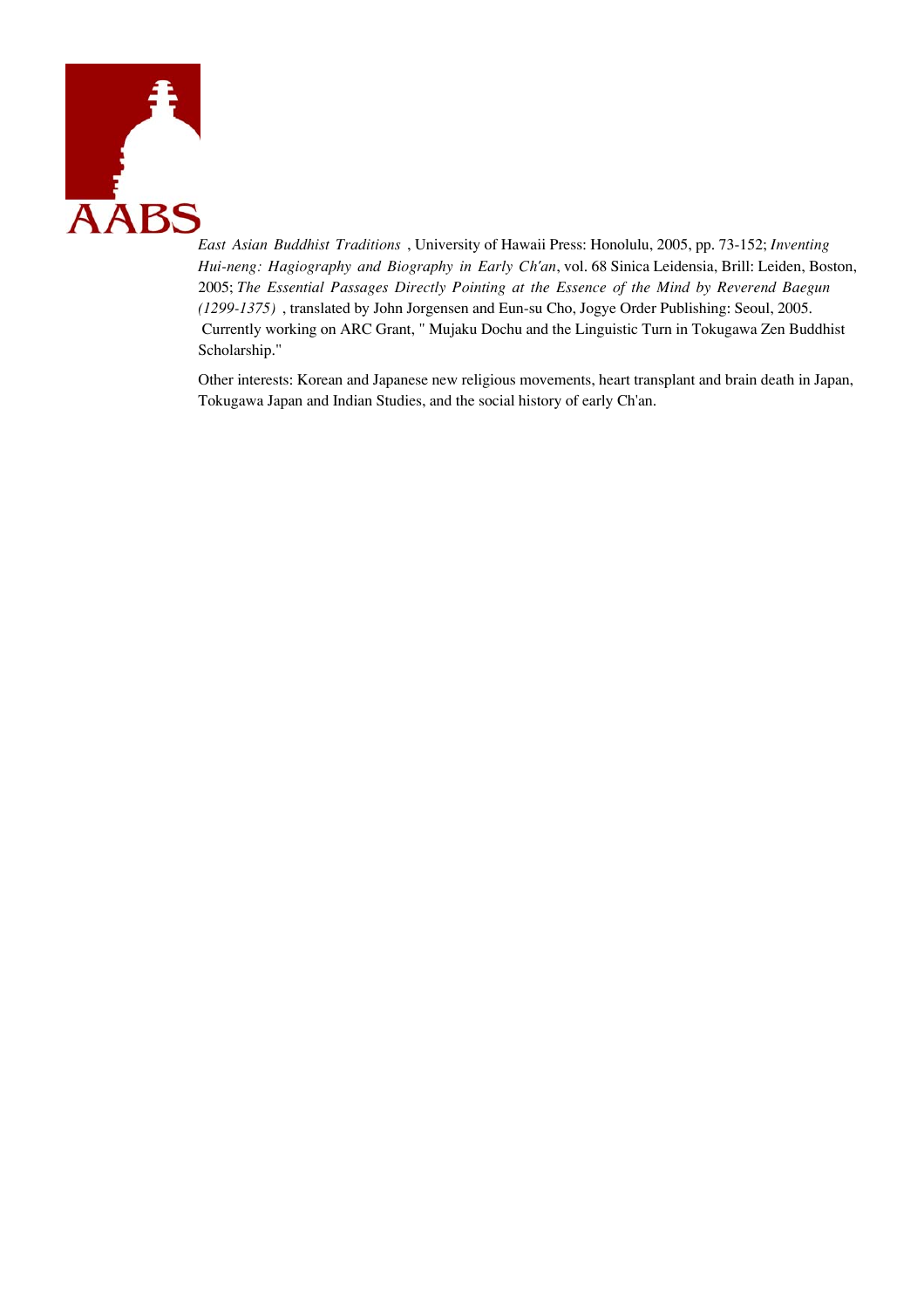

# **Sally Mcara**

**"Merit-Making and Relics in a cross cultural setting"** 

Dana (generosity) is a paradigmatic merit-making practice throughout Buddhist Asia and the wish to generate merit is one of the main reasons behind the construction of the monumental statues and elaborate temples and stupas found almost wherever Buddhism has become established. According to teachers in one international Buddhist network (the Foundation for the Preservation of the Mahayana Tradition or FPMT), association with holy objects can purify the "karmic obscurations" in the "mindstream" that are deemed to be the root cause of all suffering, thus clearing the way for "spiritual realizations" and ultimately, enlightenment. FPMT leaders have therefore prioritised a range of projects to create holy objects at their centres around the world, including the Great Stupa currently being built near Bendigo in Victoria. This paper is based on participant-observation in a travelling exhibition of Buddhist relics destined to be placed inside this stupa. The intended audiences for this exhibit vary, but it includes FPMT members from a wide range of cultural backgrounds. My interest here is how Anglo-European FPMT members respond to and interpret the relics and the underlying ideology of merit.

# **Andrew McGarrity**

# **"Between Exegete and Historian: Hermeneutic Paradigms for Studying Tibetan Reconstructions of Indian Buddhist Thought"**

This paper attempts to provide an overview of recent methodological considerations of later Tibetan reconstructions of issues, analyses and controversies in the earlier Indian philosophical tradition. Of especial interest will be Tom Tillemans 'Buddhological appropriation of Imre Lakatos' distinction between 'internal' and 'external' history in Tibetan readings of Indian material, as well as David Seyfort Ruegg's observations of the 'systematic hermeneutics' at work in the transmission of ideas from India to Tibet; also examined will be related methodological insights of Ernst Steinkellner, Georges Dreyfus and Jose Ignacio Cabezon. My focus will be upon whether a wider normative paradigm may be developed from these respective approaches within which to explore the history and transmission of Buddhist ideas and the process of traditional doxographic reconstruction. This will be done with some consideration for wider poststructural trends, and an overall concern will be for competing claims for the often vexed notion of 'context' as it is conceptualised both in a traditional Buddhist setting, and in the field of Buddhist Studies.

# **Drasko Mitrikeski**

## **"The Importance of Merit Accumulation for Realizing the Ultimate"**

Much has been written in Western scholarship about the role of reasoning for realization of the ultimate in Nàgàrjuna's works but the role of merit accumulation has rarely been discussed. Sometimes the issue is omitted due to researcher's concern with logic and consistency but often is deliberately ignored as unimportant. This is peculiar since, in *Ratnàvalã*, Nàgàrjuna goes at length in explaining that the great path of enlightenment consists of merit and wisdom and, in *Catuþstava*, gives central place to generating merit through worshiping the Buddha.

This paper will take a closer look at the role of merit accumulation in *Ratnàvalã* and *Catuþstava* with focus on its significance in bridging the gap between the conventional and the ultimate and discuss the relationship of the doctrine to the one presented in his analytical works, particularly *Mūlamadhyamakakàrikà*.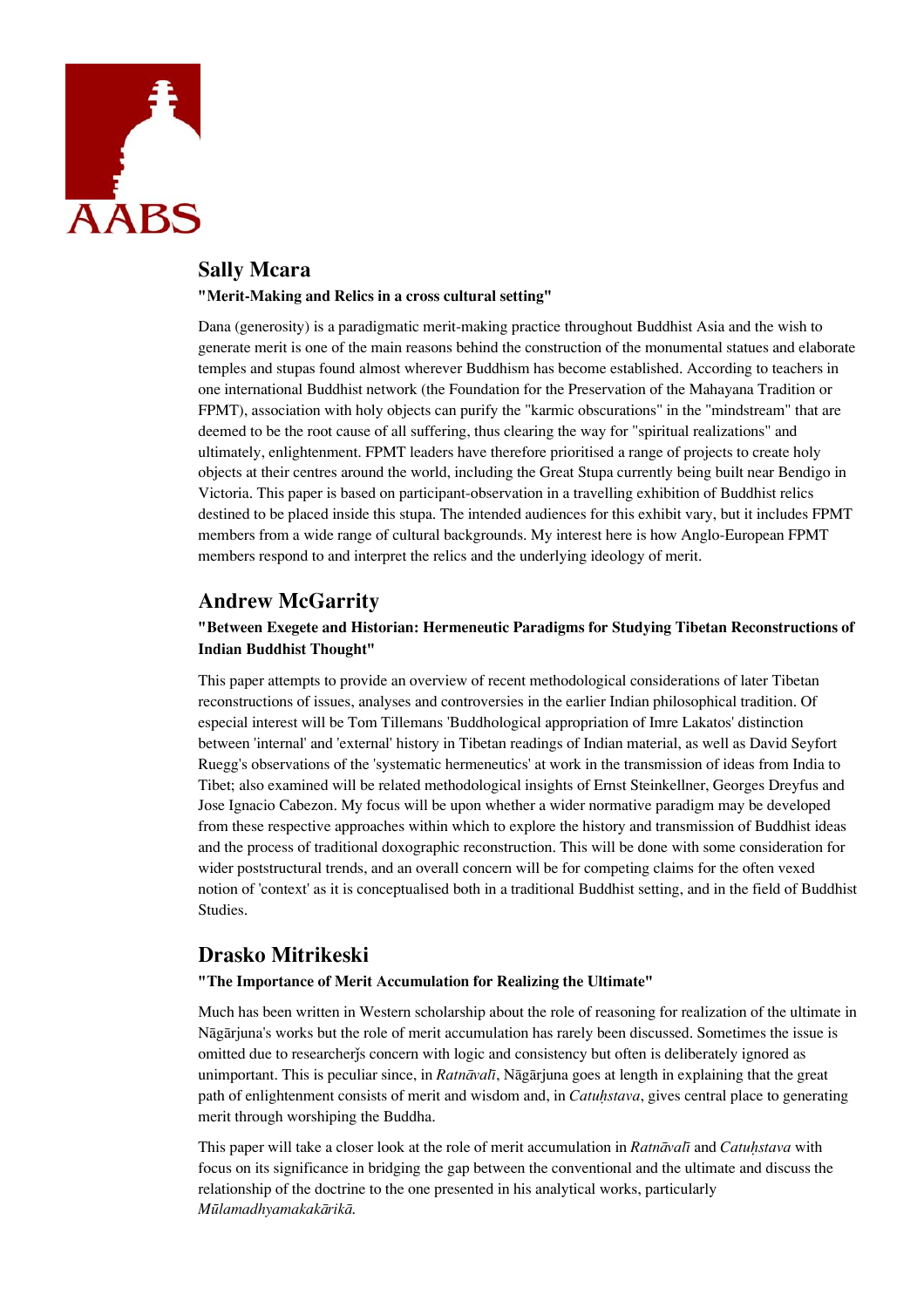

# **Dr Pankaj Mohan**

## **The Political Significance of the Benevolent King Sutra (Renwang jing) in Early Silla**

The Benevolent King Sutra, believed to be one of the three great 'nation-protecting' Sutras together with the Lotus Sutra and the Golden Light Sutra, played an important role in the process of mutual empowerment of the royalty and the sangha in the various states of East Asia. Assemblies to recite the Renwang Jing were held throughout East Asia, but it was the early Korean state of Silla that first invoked the authority of this apocryphal canon for the sacralisation of power and the authentication of its political objectives.

The paper accepts the general understanding about early Korean Buddhism that it arrogated to itself some of the functions of Shamanism, and that Buddhism and state mutually interpenetrated and forged a commonality of interest. However, my study also constitutes a critique of the paradigm of understanding the history of Korean Buddhism within the framework of a 'nation protecting' tradition. It reveals the areas of asymmetry and tension that were generated at the intersection of the two autonomous forces, kingship and religion, and argues that the sutra's legitimation of the secular goals of the royalty was not absolute. It invested the ruling monarchs with the symbolism of cakravartin and Bodhisattva, but it also repudiated state interference in monastic order and admonished monarchs against establishing institutions to control monastic activities. By looking at these issues closely the paper intends to provide a nuanced understanding of the character of Silla Buddhism in its formative phase.

## **Bibliography**

Dr Pankaj Mohan studied East Asian languages and history, initially at Jawaharlal Nehru University, New Delhi, and subsequently at Seoul National University, Peking University and the Australian National University from where he received his PhD in East Asian Studies. He is currently a lecturer in Korean/Asian Studies at the University of Sydney. His two forthcoming monographs are 'Buddhism and Kingship in Early Korea' and "Korea and India: Early Buddhist Linkages and Modern Cultural Interactions".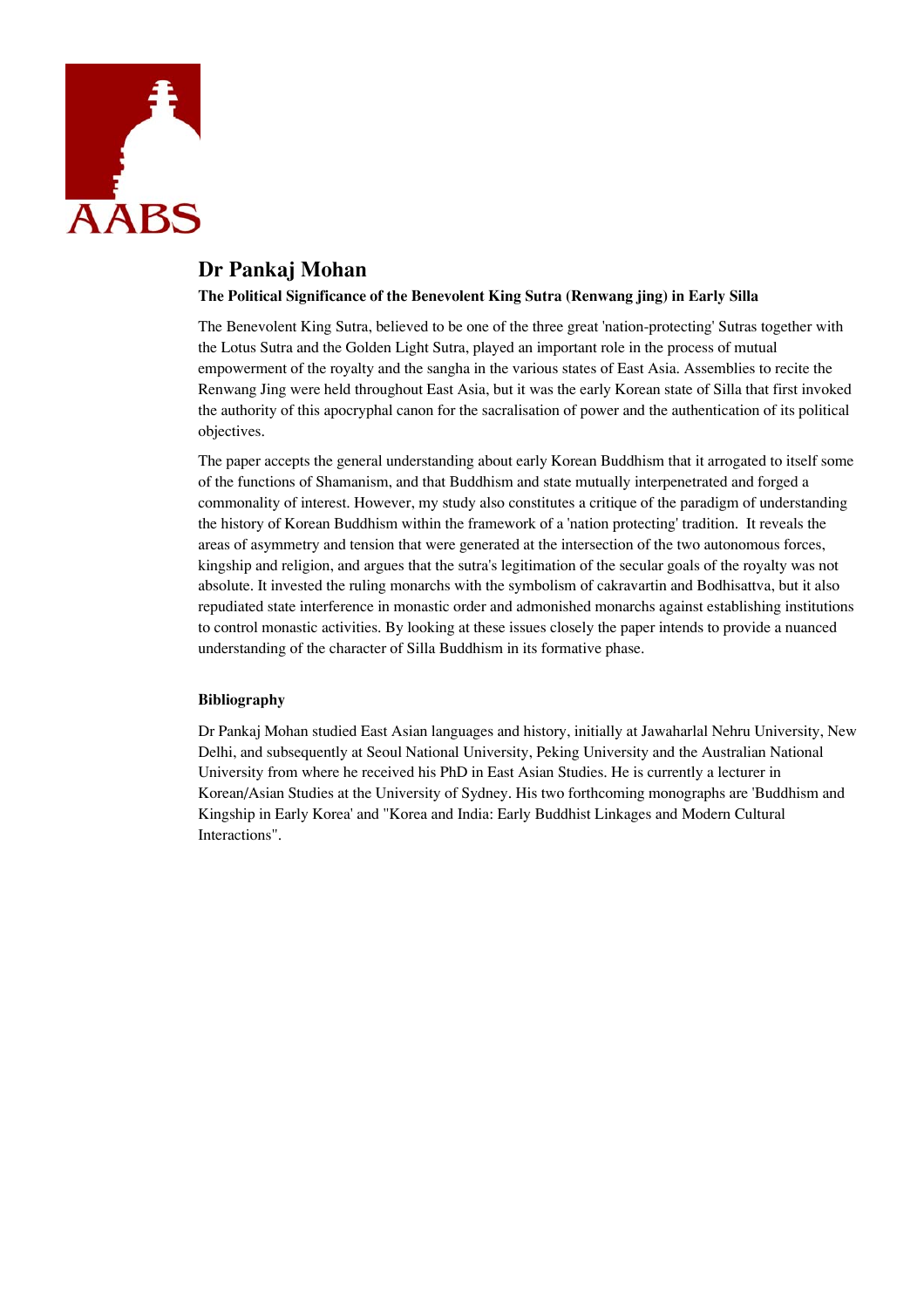

# **Dr Peter Oldmeadow and Lee Chilton**

**"Modern scholars and tradition on the place of the absolute in Yogàcàra Buddhism"**

This paper focusses on Louis de La Vallée Poussin and Theodore Stcherbatsky, two great early 20th century Buddhologists. The two scholars envisaged Buddhism differently: La Vall'e Poussin, a Belgian Catholic, understood Buddhism primarily as "religion" and saw philosophic method and logical enquiry as ultimately subsumed in the religious experience of salvation; Stcherbatsky, coming from the Russian school, which had direct contact with Tibetan Buddhist scholasticism, saw Buddhism primarily as "philosophy" and emphasized critical enquiry and logical consistency. The respective approaches of the two scholars resulted in a protracted debate concerning the nature of the absolute and salvation in Buddhism. One area of this debate, the debate about nirvāna, is relatively well known; less well known is their disagreement about the place of the absolute in Yogàcàra Buddhism and their assessment of that tradition. Central issues in this were the relation of Yogàcàra and Madhyamaka, whether early Yogàcàra could be characterised as absolute idealism, and how nihilism can be avoided in the tradition. After exploring these issues and how the respective orientations of the two scholars led them to certain interpretations (and revisions) the paper will reflect on the diversity of interpretations in Tibetan Buddhist doxography and modern scholarship and how differences found in these can be related to differences in the approach of these two great European scholars.

# **Dr Doug Osto**

## **"Proto-Tantric Elements in The** *Gandavyūha-sūtra***"**

The expansive Gandavyūha, although a Māhāyana sūtra, contains a number of elements that suggest the beginnings of the 'tantric' phase in Indian Màhàyana Buddhism. In particular, the såtra contains four components worthy of note:

- 1. a soteriology based on absolute faith in the spiritual guides (*kalyàõamitra*), foreshadowing tantric guru $\tilde{u}$ adoration (we see clear examples of this in Mañjuśrī's statements to Sudhana about worshipping the guides as a means to obtain omniscience (Vaidya 1960: 46.12-15), and also in Sudhana's visits with the Brahman Jayosmāyatana  $(90-95)$ , King Anala  $(120-123)$  and the boy and girl, Śrīsambhava and Śrimatī (363.19-25) where he is told not to doubt the instructions of the spiritual guides);
- 2. elaborate scenes detailing what can best be understood as *mandalas*, particularly in the Nidāna (1-35) and Sudhana's encounters with the Night Goddesses (171-284);
- 3. the veneration of Night Goddesses evocative of later Dākiņī worship;
- 4. and the strong insinuation of sexual yoga when Sudhana meets the courtesan Vasumitra (155).

After examining each aspect in some detail, I discuss the implications of these 'proto-tantric' elements for developing a relative chronology and a set of relations among Màhàyana såtras (Silk 2002).

## **Bibliography**

Doug Osto spent the first nineteen years of his life in the woods of Redding, Connecticut, USA; where, since his teen years, he developed a keen interest in Asian religions and philosophies. After completing a BA in Religious Studies from Grinnell College in Grinnell, Iowa (1991), he studied Buddhist philosophy, ethics and Pàli language at Peradeniya University while on a Fulbright Scholarship to Sri Lanka. Continuing his studies of Buddhism and Asian languages in the United States, Doug completed a Master of Theological Studies degree from Harvard University (1995) and a MA in Asian Languages and